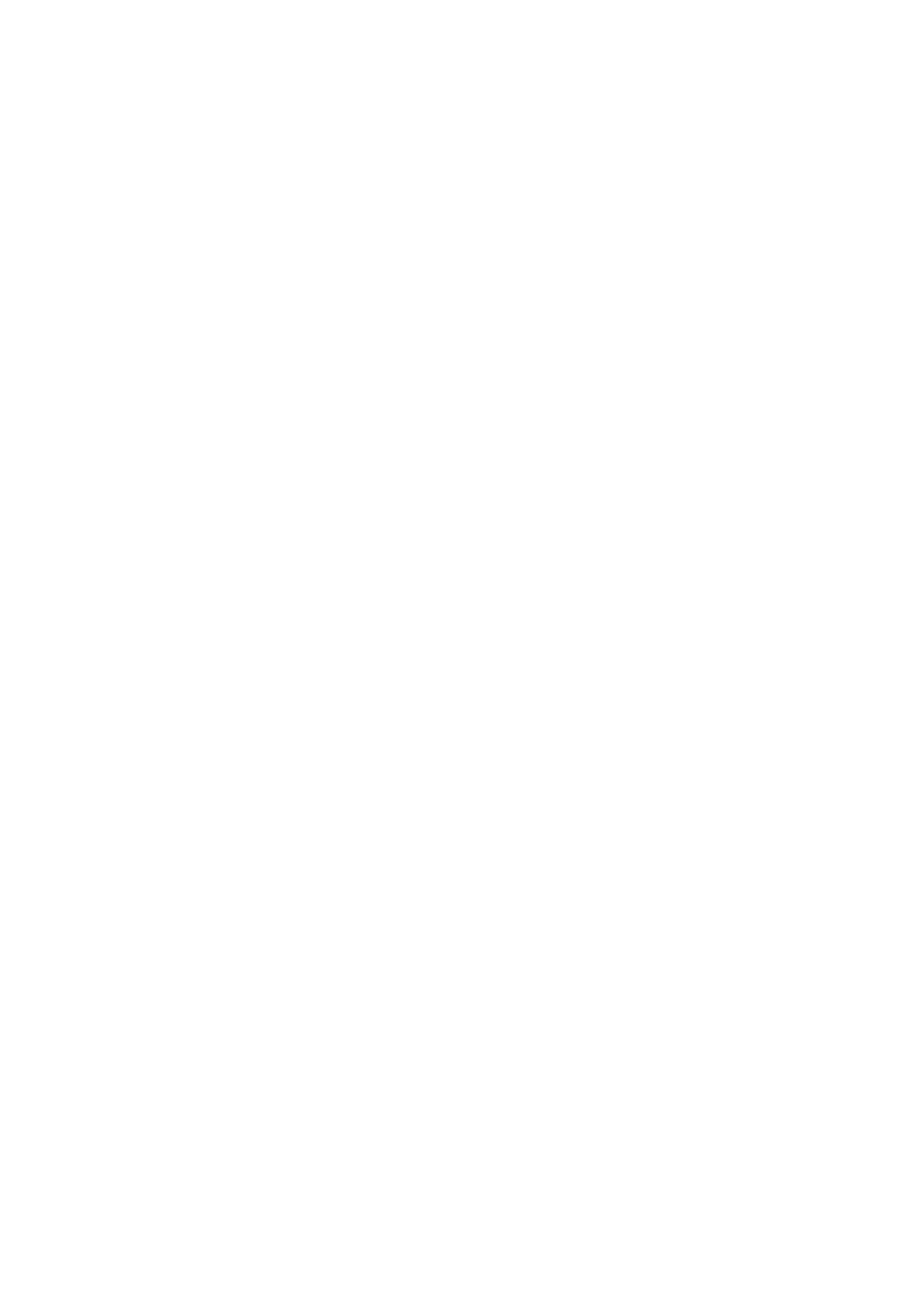## **Agenda**

#### **1 Apologies for Absence**

To receive apologies from Members of the Committee.

## **2 Urgent business**

The Chair to announce any items of urgent business circulated separately from the main agenda.

## **3 Declarations of Interest**

Members to declare any personal and financial interests in items on the agenda. Attention is drawn to the Council's Constitution, the Council's Code of Conduct and associated advice.

## **4 Minutes**

Members are requested to confirm as an accurate record the Minutes of the meeting held on 19 May 2021.

No motion or discussion may take place upon the Minutes except as to their accuracy, and any question on this point will be determined by a majority of the Members of the body attending who were present when the matter in question was decided. Once confirmed, with or without amendment, the person presiding will sign the Minutes

## **5 Gambling Act 2005 – Adoption of Revised Gambling Policy**

To consider and commend to Full Council the revised Royal Borough of Greenwich Statement of Gambling Policy

Date of Issue Tuesday, 02 November 2021

Debbie Warren Chief Executive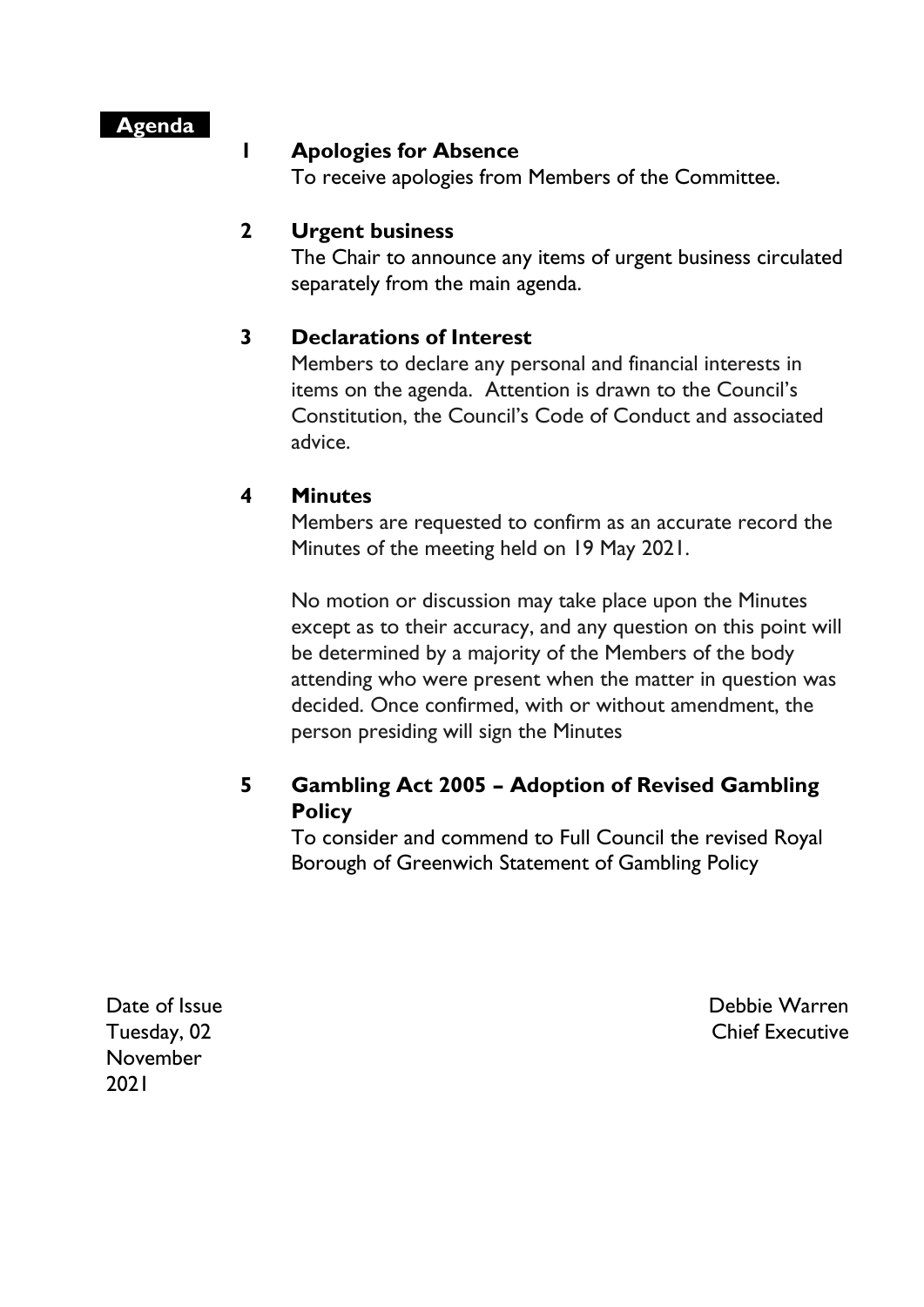Remote Meetings

This meeting will be viewable live, and for one year afterwards, on the Council's Youtube Channel:<https://www.youtube.com/user/royalgreenwich>

Those who have agreed to participate in the meeting have deemed to have consented to being recorded, and to the public use of the recording.

If you have any queries regarding the recording of meetings, please email the Committees Services Manager at [committees@royalgreenwich.gov.uk](mailto:committees@royalgreenwich.gov.uk)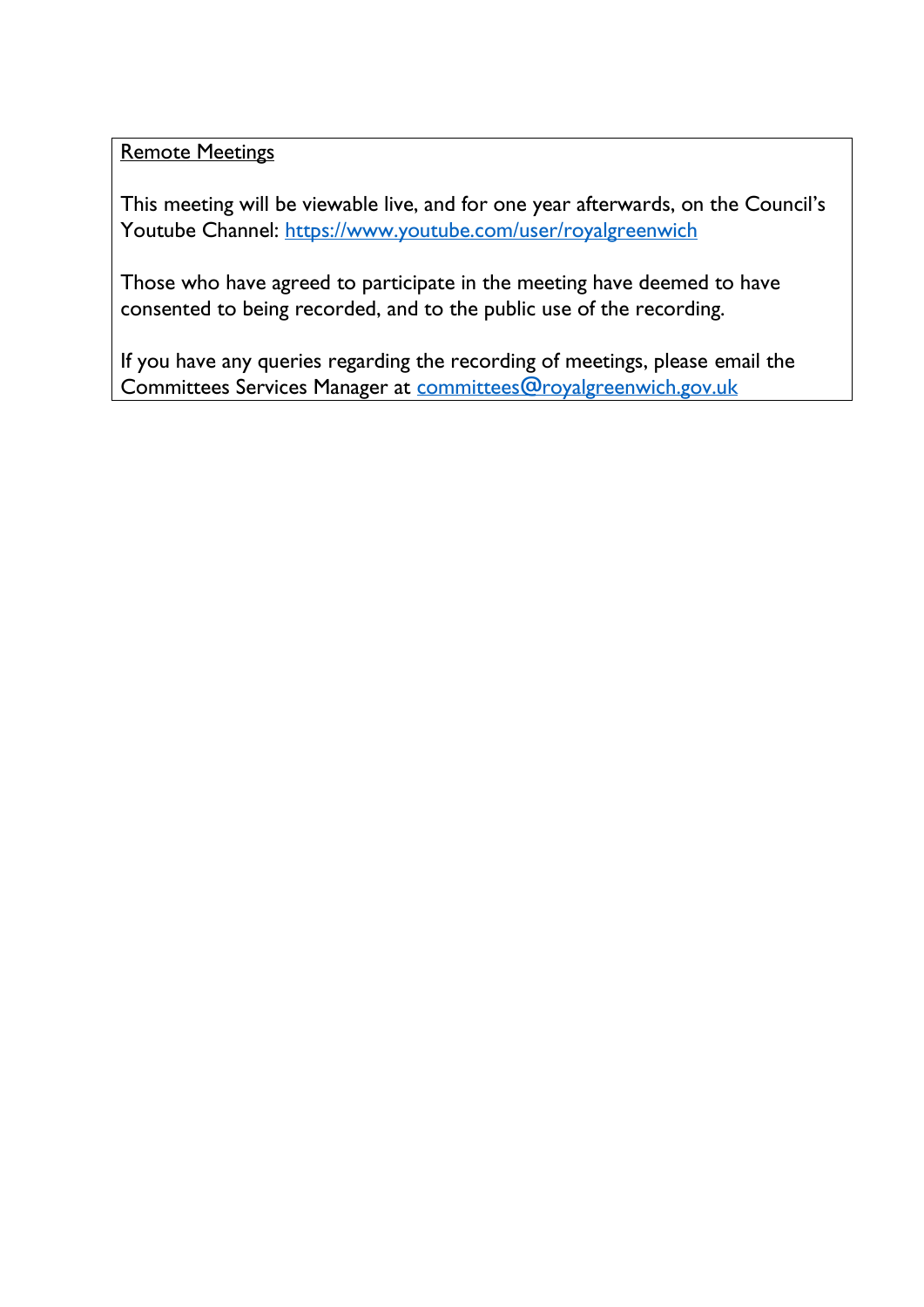# **Information**

# **Terms of Reference**

# **Part A**

The Licensing Committee will undertake all functions of the Authority under the 2003 Act that are not the responsibility of the Council, as follows:

- make recommendations to the Council on the Statement of Licensing Policy;
- review the Statement of Licensing Policy within three-year intervals, keeping the policy under review at other times and undertaking appropriate consultations;
- advise the Authority in respect of matters relating to the protection of children from harm;
- decide the extent to which the Authority will recommend the classification of films;
- monitor the impact of licensing on regulated entertainment in general and live music and dancing in particular;
- refer reports to the Planning Authority on the situation concerning licensed premises including the general impact of alcohol related crime and disorder;
- consider current licenses or applications for licenses where a valid representation has been made and not withdrawn;
- receive reports on the needs of the local tourist economy and the cultural strategy for the area;
- receive reports on the employment situation in the area;
- consider measures to promote the music, dancing and theatre for the wider cultural benefit.

The Director of Housing and Safer Communities has delegated authority, in consultation with the Chief Executive and Leader of the Council, to determine whether licensing matters should be considered by the Licensing Committee. Except where it is decided that a matter should be determined by the full Licensing Committee, the Licensing Authority accepts the Secretary of State's recommendations for delegation.